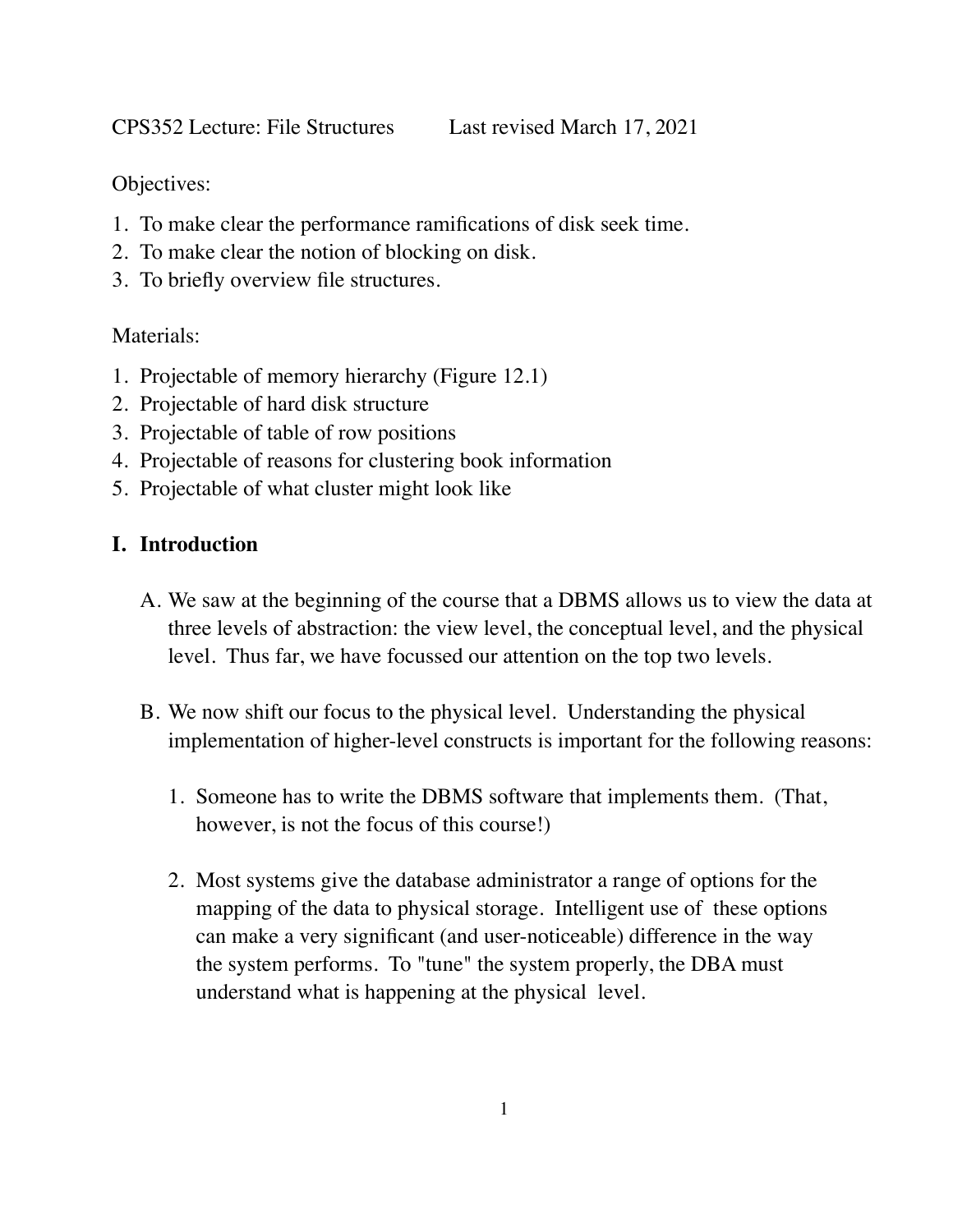- 3. To some extent, at least, an understanding of what must be done at the physical level to implement a certain construct can influence higher-level design choices. That is, to some extent the ideal of total abstraction between the various levels must be tempered by the realities of system performance.
- C. The performance of the DBMS file system is often the determining component of overall performance.

## **II. Data Storage Hardware**

A. The text presents a good overview of current storage technologies, including RAID. The notion of a memory hierarchy is pivotal.

PROJECT Memory Hierarchy - Figure 12.1

We won't spend much time on this in class. (We discuss more fully in CPS311.) But there are a few key points worth noting:

- 1. Throughout the "database era", three basic kinds of technology have been used for information storage.
	- a. Primary memory technologies (cache and main memory today, semiconductor chips) are characterized by
		- i. Speed for the primary system comparable to the speed of the CPU.
		- ii. Volatility when an application terminates (normally or due to a power failure or crash), information in this level of hierarchy ceases to exit.
		- iii. The CPU only has direct access to this level therefore information found further down must be copied up to this level, and permanent information (e.g. contents of the database) changed at this level must be copied back down if it is to persist.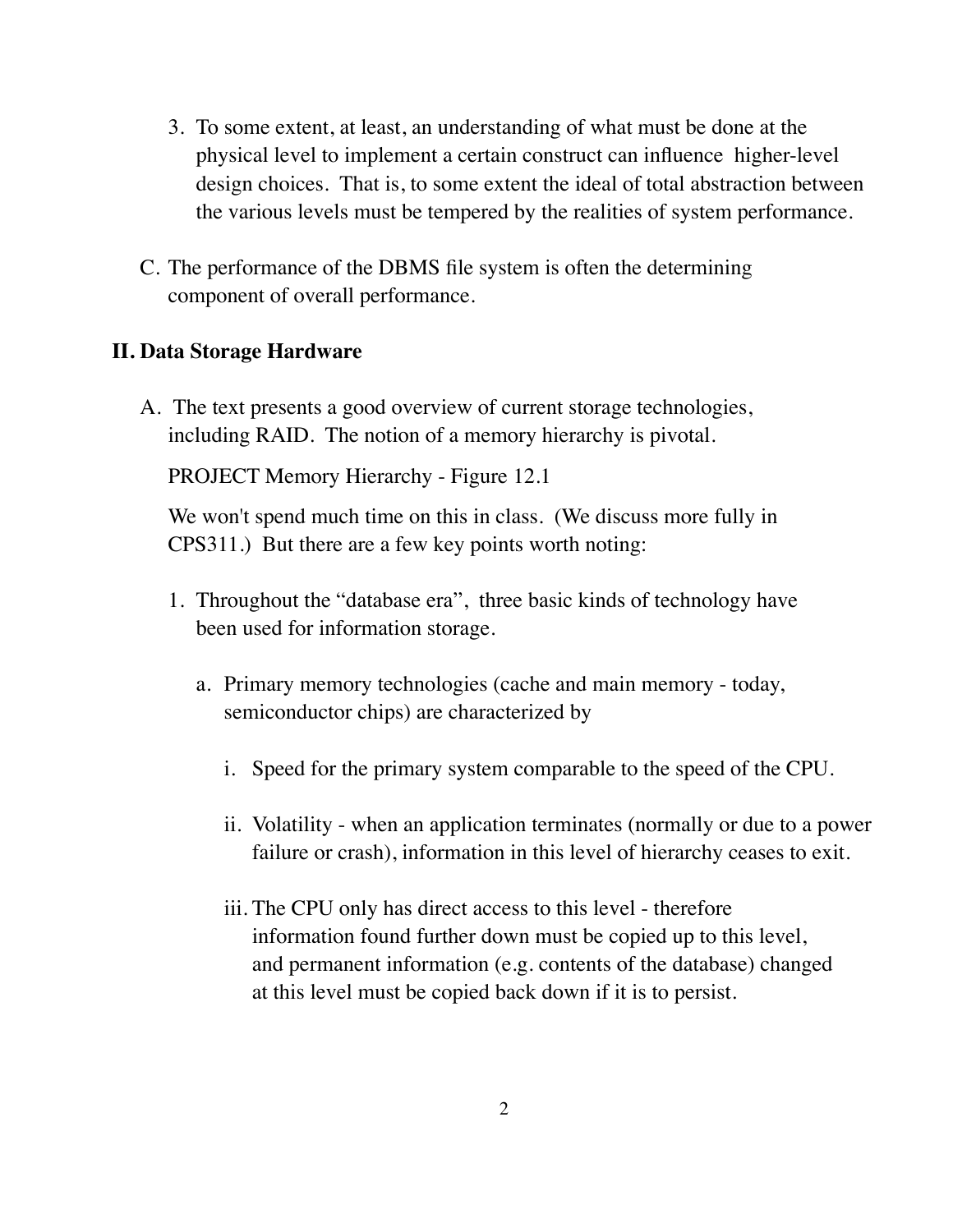- b. Secondary memory technologies (today flash memory, disk) are characterized by
	- i. Speed for the overall system much slower than primary memory (by a factor of 1,000,000:1 or more for disk).

While flash memory is much faster than disk (by several orders of magnitude for reads), capacity limits mean that really large databases must be stored on disk (with flash possibly used to cache frequently-accessed data).

In our this and future classes, we will assume the database is stored on disk - but if it is in flash memory the basic issues are similar, though the speed ratios differ.

ii. Not volatile. Information in secondary storage remains when an application terminates, though it can be lost due to mechanical failure or - in the case of disk - if a power failures occurs in the middle of a write.

A loss of information due to catastrophic causes (disk head crash, disk bearing failure, flash failure, fire, etc.) is often total.

- c. Magnetic tape and optical disks (sometimes referred to as tertiary memory technologies) can be used for backup and archiving data, but are way too slow to use for the database proper for most purposes. We will not discuss these further.
- 2. Capacities of both primary and secondary memory systems have grown dramatically. Today's systems easily have 10's of 1000's of times more of each than systems at the start of the database era. But speeds of disk, however, have changed very little, and are not expected to change significantly in the future either.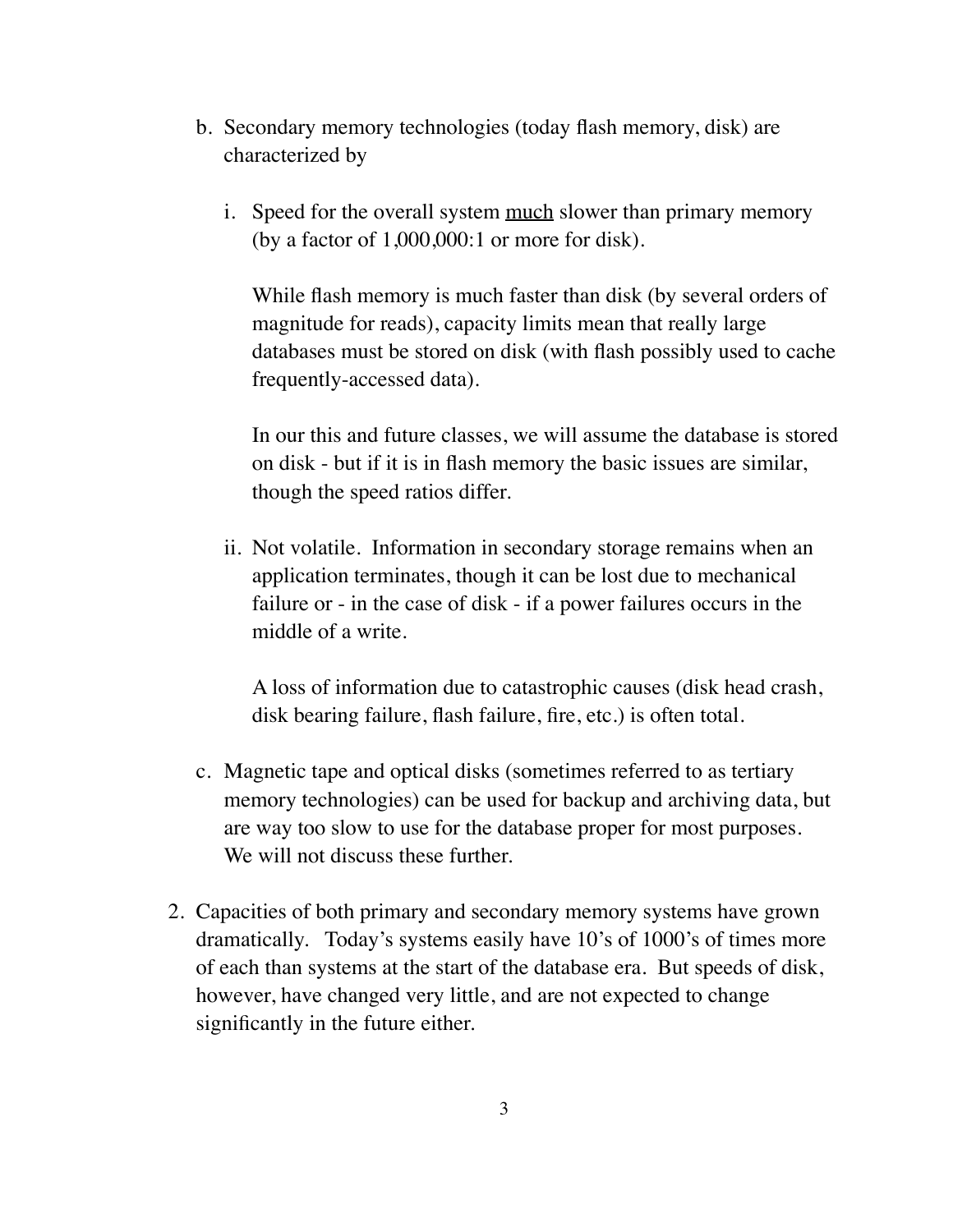- 3. The large speed gap between primary and secondary technologies (especially disk) implies that, for all practical purposes, time to access information in secondary storage is the major determining factor in overall system performance.
- B. Disk speeds are dominated by access time.
	- 1. Access time includes the time needed to position the disk head o the correct track, plus the time needed for the desired information to rotate so that it is starting to pass under the head. Access times on the order of 10 ms are typical. (We will use this number for the sake of discussion)

### PROJECT: Hard disk structure

**This is a critical reality - a disk access takes time orders of magnitude greater than computational times. E.G. if a CPU executes 1 billion instructions per second, then a disk access takes the same time as 10 million instructions**. **(**Compare time of one second of class to total Gordon education = 60 sec/min x 60 min/class x 42 classes/course x 47 courses to graduate  $=$  about  $7$  million!

2. Typically about 1% of the time is actually spent transferring the information - the rest is access time. For this reason, information in secondary storage is kept in fixed size units (called pages or blocks) typically 4K or 8K bytes. Any access to information is done a whole block at a time - so whenever data is in the database is accessed, the whole block containing the data is copied between main memory and secondary storage. Thus, transferring a whole block of data actually takes only very slightly more time than transferring a single byte.

**This is another key idea - a major consideration in planning strategies for processing queries is minimizing the number of disk accesses needed.**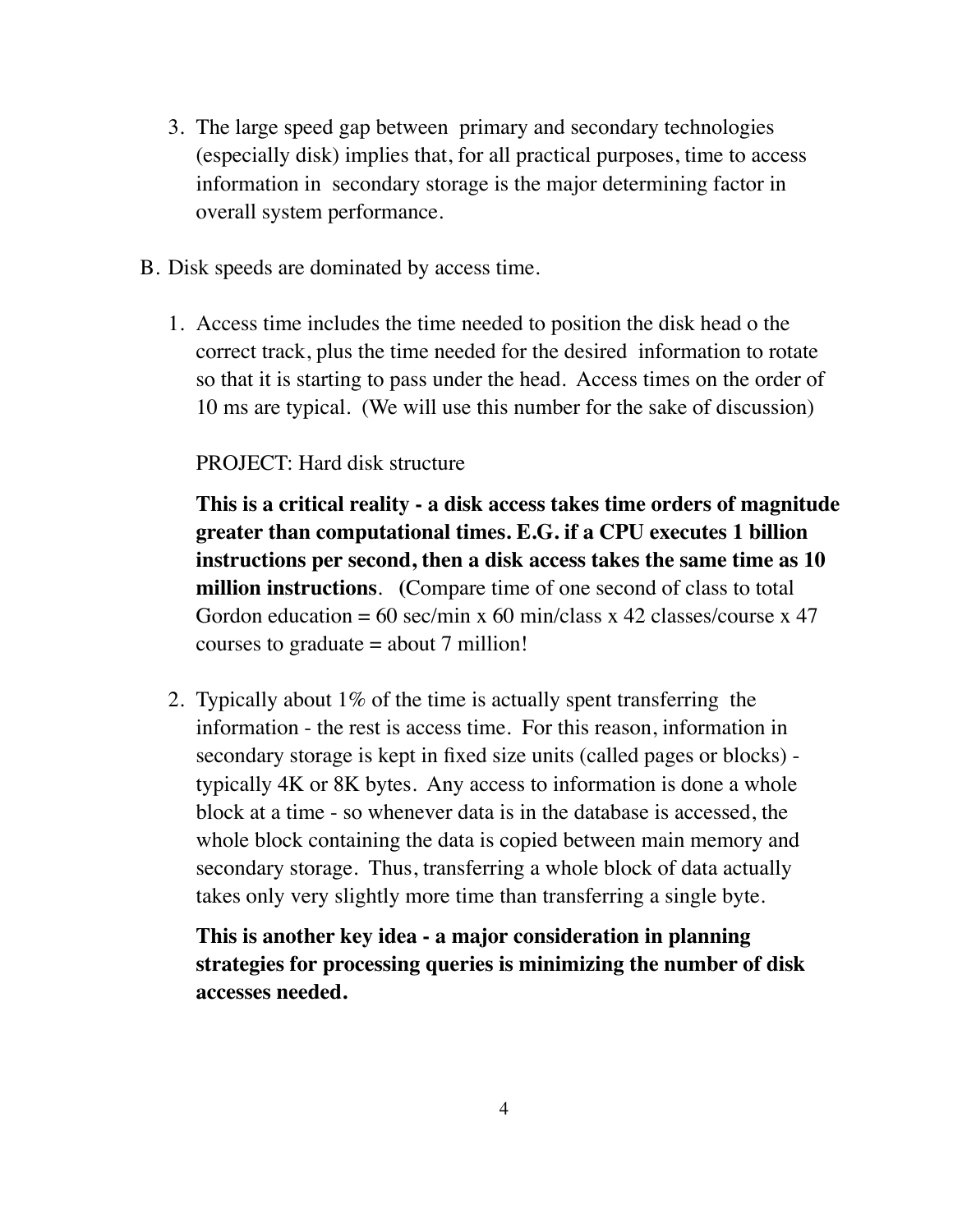- 3. Actually, two considerations help to keep the number of time-consuming seeks down.
	- a. It is necessary to allocate one memory buffer for each table. If the buffer for a table already contains the block we need, we don't need to access the disk again.

If more memory is available for buffers, we can further reduce the need for disk accesses by buffering multiple blocks

- b. When transferring data from/to physically contiguous blocks on the disk, only one seek is often needed (to get to the first block) - so the time taken to transfer several contiguous blocks is little more than the time needed to transfer one.
- C. Therefore, a major goal of the design of DBMS file systems (arguably the major goal) is to minimize the number of disk accesses necessary. There are three ways this is done.
	- 1. Keeping information that is needed for a particular operation together in a single block on disk, or in contiguous blocks, thus minimizing the number of separate accesses needed.
	- 2. Keeping copies of recently-used information in buffers in primary memory, so that if the same information is needed again if can be accessed without having to go to the disk again.

Example: Consider a SQL query like

```
select avg(salary)
from employees
where department = 'Software';
```
### PROJECT

Suppose the employees table were stored in a disk file that occupied 1000 disk blocks. To process this query, the system might need to read each disk block and examine each row in the block to see if the department value were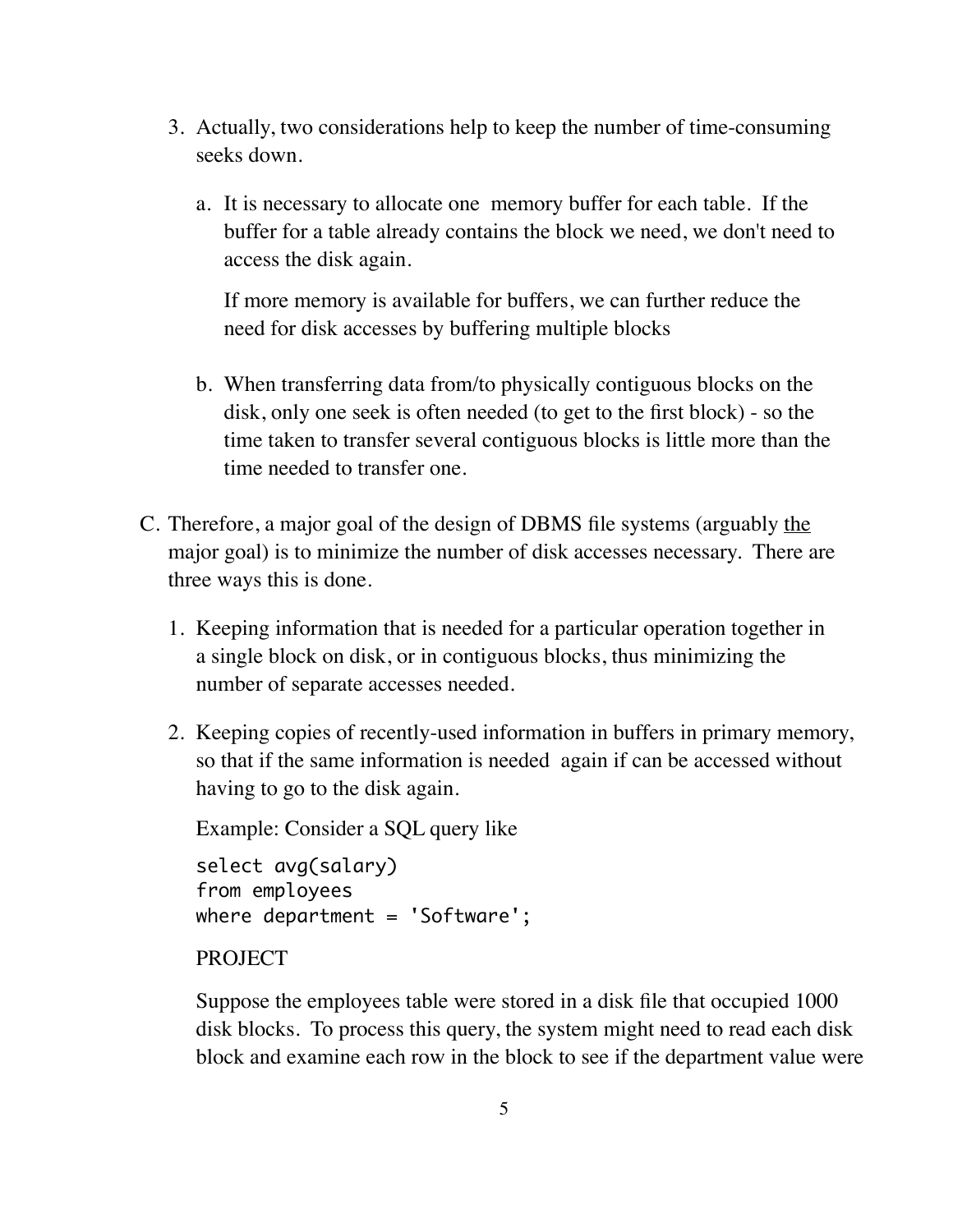'Software'. In all likelihood, the overall time to answer the query would be dominated by the disk access time - about  $1000 * 10$  ms = 10 sec.

Now suppose we did a second, similar query

```
select avg(salary)
from employees
where department = 'Hardware';
```
If buffering were not used, this query would require the same amount of the time to satisfy as before - i.e. the total time for the two queries would be 20 seconds. However, if a copy of the data read from disk were kept in buffers in primary memory, then the second query could be answered using this data without any need to go to disk at all. The time needed for the second query would be dominated by processing time which, though not negligible, would still probably be much less than 1 second) - so the the total time for the two queries would be little more than the time for the first.

3. Parallelism - spreading information across multiple disks, so that several disks can be going through the physical operations needed to access information at the same time.

Example: suppose a certain operation needed to access 1000 blocks on disk. The total time would be on the order of  $1000 * 10$  ms = 10 seconds. But if the information were spread over 10 disks, such that 100 blocks were on each, and the disks could be accessed in parallel, it might be possible to do the operation in about 1 sec.

- D. For database server systems, it is quite common to find some sort of RAID configuration being used. RAID means "Redundant Array of Independent/ Inexpensive Disks".
	- 1. As the book discussed, there are a number of different configurations (known as RAID levels) possible - though really only a few that are widely used.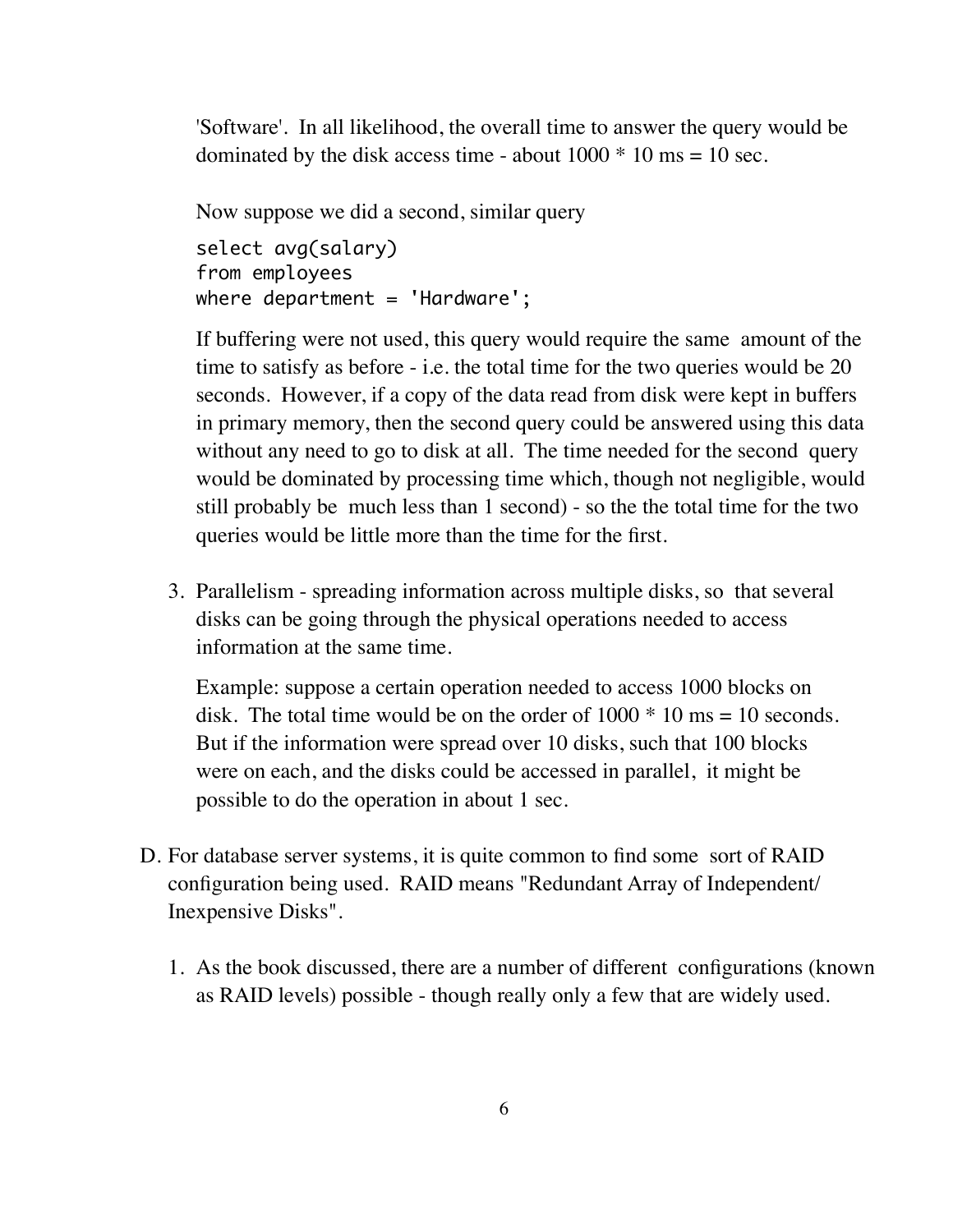- 2. RAID systems may seek to improve throughput by a technique known as striping, in which a single file is spread over multiple disks. Thus, multiple accesses to different parts of the same file can often be performed in parallel (assuming that the parts being accessed are on different disks).
- 3. RAID systems may seek to improve reliability by replication of data, so that if a disk fails, the data it contained is available somewhere else.

This becomes increasingly important as the number of disks involved increases. While a single disk is very reliable, if one has a large number of disks the probability that some one will fail increases.

Example: If a single disk has a MTBF of 50,000 hours, then one would expect one failure every 5 years. But if a system had 1000 of these disks, then one would expect about 16 failures every month!

## **III.DBMS File Structure**

- A. The database itself is stored in the form of a file or files on one or more disks. It is at this level that the DBMS interfaces with the host operating system which ultimately "owns" the disks.
	- 1. Some DBMS's store their data in a collection of files perhaps one for each higher-level entity (relation, class etc.) plus additional files needed by the implementation.

Example: mySQL: a database is represented by a Unix directory, and each table is stored in a Unix file whose name is the same as the name of the table.

SHOW

ssh to joshua and su to root ls /var/lib/mysql ls /var/lib/library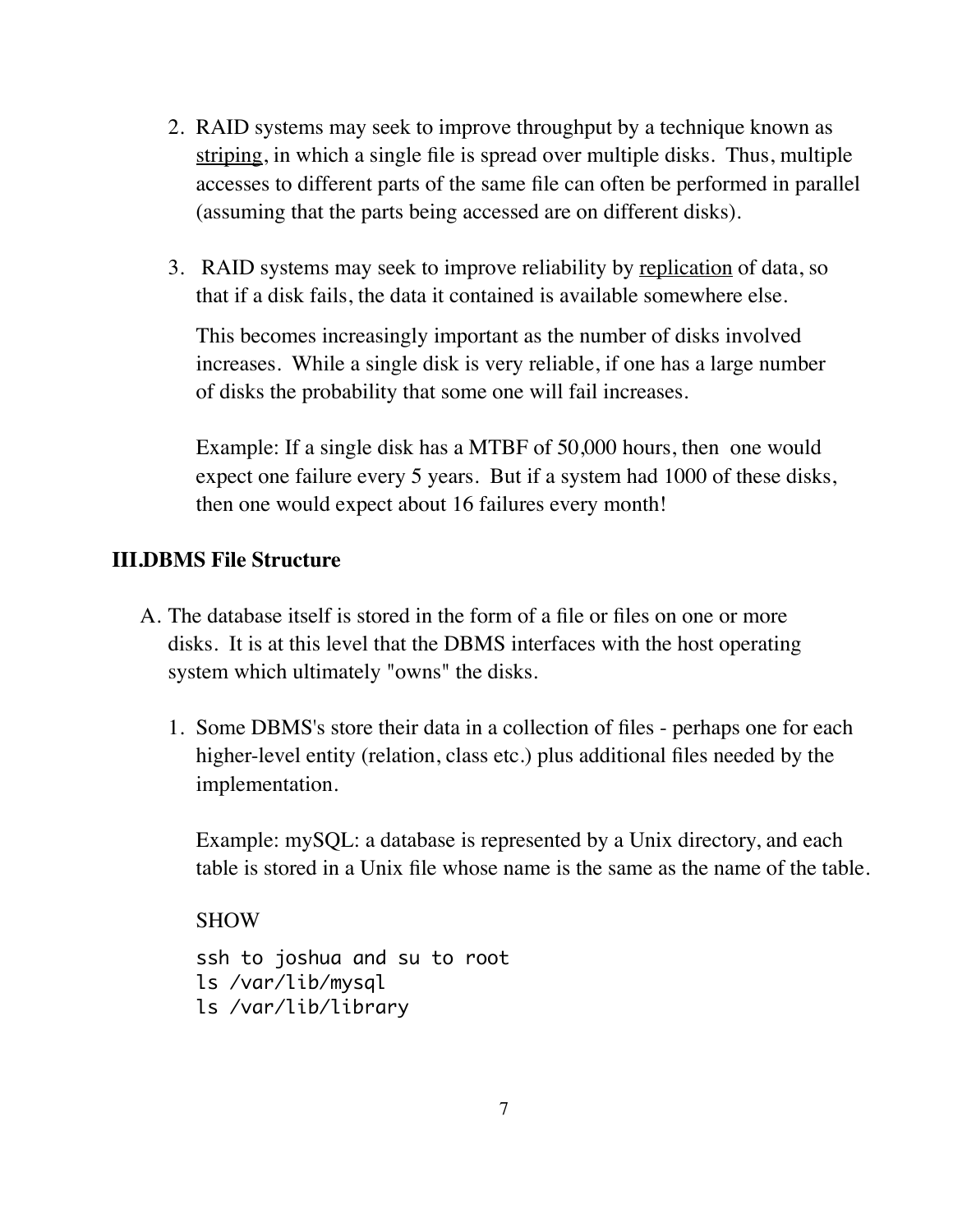(Note that access to the database directory is prohibited for ordinary users (only access is possible through DBMS which "owns" the files), though root can access, of course.)

2. Other DBMS's allocate a single, very large file from the host operating system and then build their own file system within it.

Example: Db2 stores each database within one or more large files on the disk. Each file may contain any number of tables, indices etc. The DBMS manages their arrangement within the file.

SHOW

ssh to joshua and su to root cd ~db2inst1/db2inst1/NODE0000/ ls - note how each database has own directory ls -l SAMPLE/T0000000 more SAMPLE/T0000000/C0000000.CAT

- B. The data stored on disk is of several kinds:
	- 1. The actual user data that the system users create and manipulate.
	- 2. Various system data:
		- a. The data dictionary
		- b. User access control information names of authorized users and the specific data access they are allowed either as the creator of a protected object or as a result of a grant statement.

Some systems (such as mysql) also store user passwords for the database that are separate from the system passwords used to log onto the host operating system. In this way, several different users with different system login accounts can share the same database or vice-versa.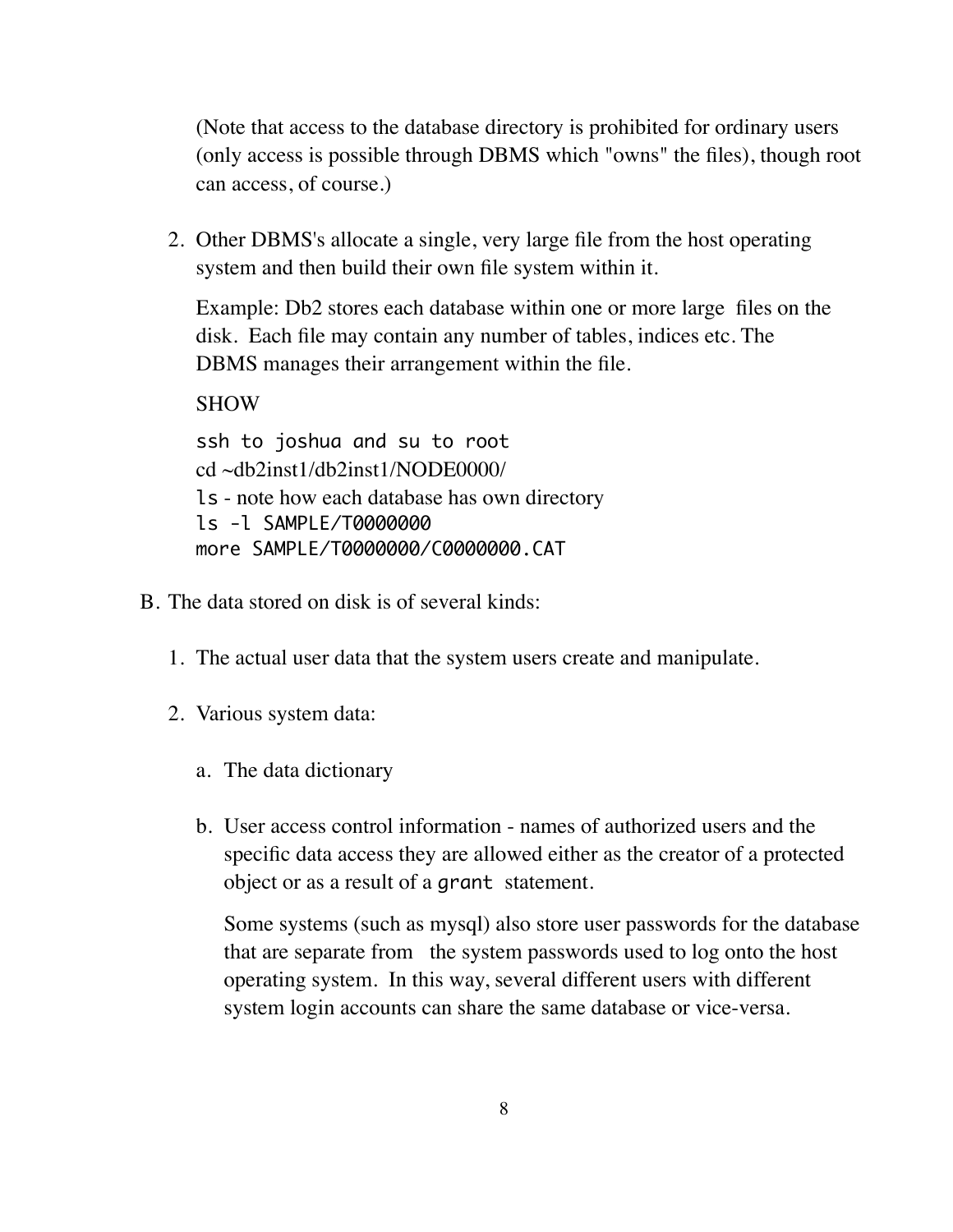(But note that Db2 as we have installed it uses the system login accounts to also manage database access.)

- c. Indices to the various tables more about this in the next topic
- d. Statistical data which facilitates efficient query processing more about this later.
- e. Log data used for Crash recovery more about this later.
- 3. In this lecture we focus on the way the database tables are stored.

### C. Storing Relational Tables

- 1. Storing Individual Rows
	- a. Typically, each row of a table is stored as a contiguous series of bytes somewhere on the disk. And typically, the successive rows of a table are stored contiguously one after another.

There is an alternative approach known as column-oriented storage, where all the values of each column in successive rows are stored together - but we will not pursue this.

b. The simplest case arises when all the attributes of the table have a fixed size. Then the storage required is the sum of the space needed for the attributes plus one or more bytes of bit vector to allow for specifying that a particular attribute is null - in which case the actual value stored for the attribute is ignored.

Example: As a result of the following create table statement (constraints removed for clarity):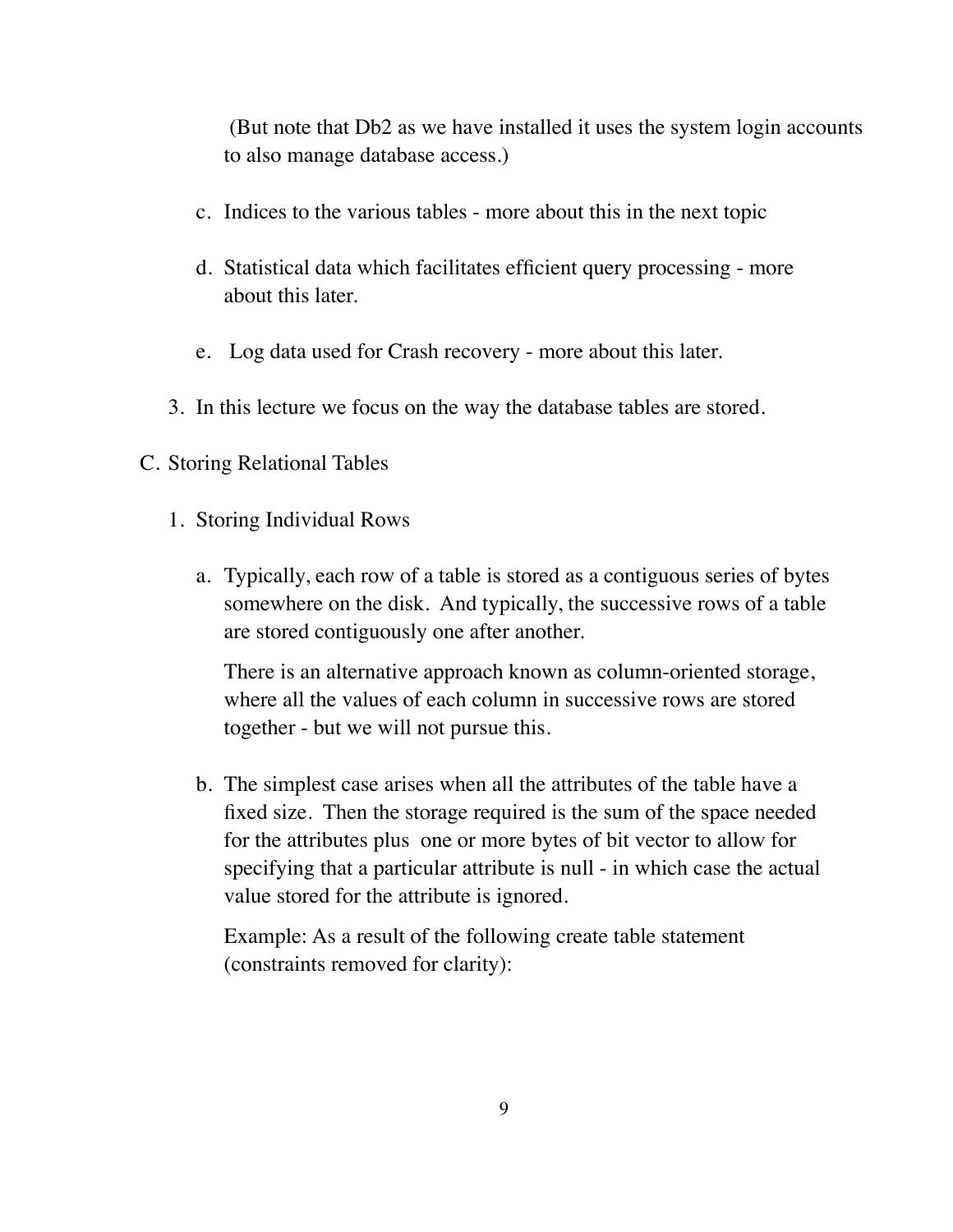```
create table employee (
    ssn char(11), 
    last_name char(20), 
    first_name char(20), 
    salary integer,
    supervisor_ssn char(11)
);
```
#### PROJECT

Since each character is typically stored as a single byte, and an integer is stored as 4 bytes, and 1 byte is needed as a bit vector to specify nulls since there are only 5 attributes, an employee row might be stored as  $11 + 20 + 20 + 4 + 11 + 1 = 67$  bytes.

- c. If the table contains a blob or clob object, often the actual value of the large object will be stored elsewhere and the row itself will just contain a few bytes of pointer to it. (In this case, the space needed for the actual row doesn't vary)
- d. If the table contains an attribute like varchar or one that is list valued, the number of bytes needed to store different rows vary.

This creates a lot of complexity, so some DBMS's achieve a compromise between tables with fixed length rows and tables with variable length records as follows: The main storage structure for a table is a sequence of fixed length rows, containing the fixed-length attributes plus a fixed amount of size information plus a pointer to another location which contains the variable-length attributes.

- e. For simplicity, we'll assume a situation in which the space needed to store each row in a table is the same, and won't worry about handling of variable length rows or large objects.
- 2. In general, the number of bytes needed for a table row will be much smaller than the block size (4K or 8K), so each block can hold multiple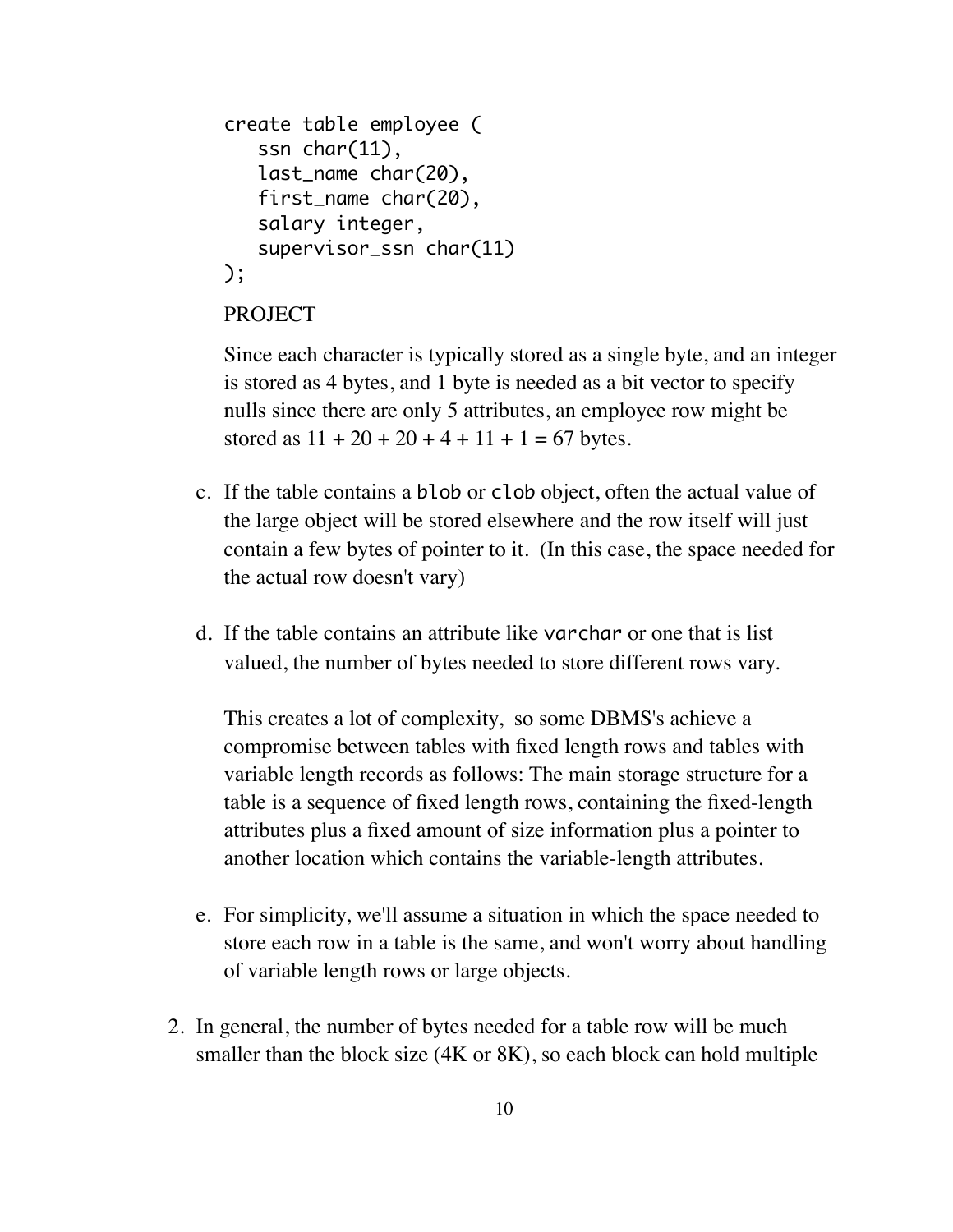rows from the same table. (The reverse case - if a row is too big for one block - is one we won't consider because it would be very rare - though it would have to be dealt with somehow).

- a. Of course, the number of bytes in a block (often 4096 or 8192) is generally not an even multiple of the row size. For example, for the employee table discussed above, a block size of 4096 would allow  $4096/67 = 61.13$  rows to fit in a block. Because allowing rows to span block boundaries would introduce all kinds of complications, this is rarely allowed - so we could put 61 rows in a block and leave 9 bytes in each block unused.
- b. So, for a given table, we would calculate row\_size and rows per block, where row size \* rows per block is as close as possible to the block size (which we will call block\_size) without exceeding it.
- c. A table will occupy as many blocks as necessary to store all the rows of the table. It is customary, in this context, to treat the rows as if they were numbered  $1, 2, 3$  ... (no row 0), and to treat the blocks as numbered 1, 2, 3 ... (no block 0), so we will have row r stored in block b calculated from the formula:

 $b = 1 + (r-1)$  / rows\_per\_block - where / is integer division (discard remainder),

and the offset of the start of row r from the beginning of block b is calculated by

offset =  $((r-1) % rows_per-block) * bytes_perrow$ 

So, for our example of the employee table with 67 bytes per row and 61 rows per block we get the following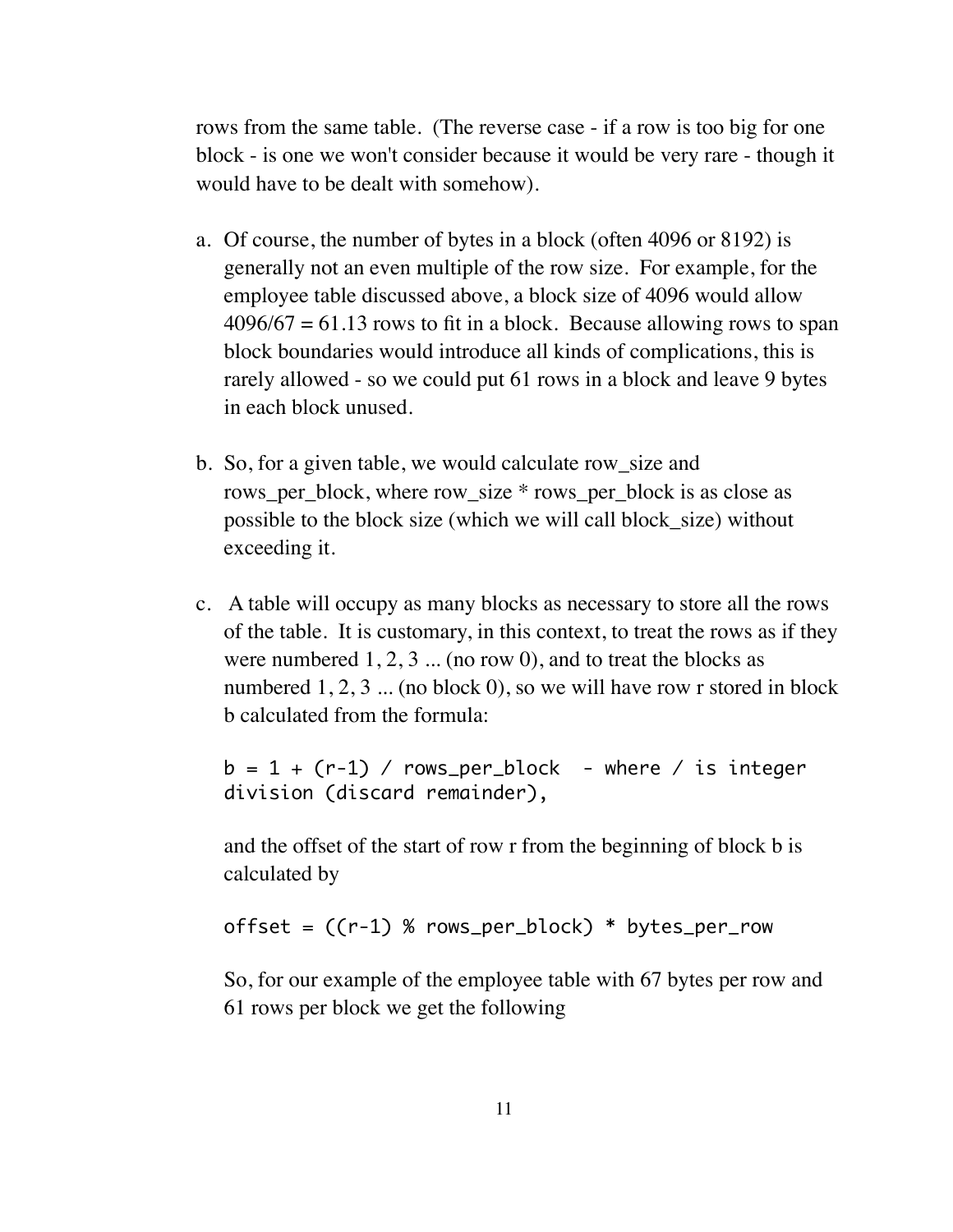|                                |                              | row block offset in block |
|--------------------------------|------------------------------|---------------------------|
| $\mathbf{1}$<br>$\overline{2}$ | $\mathbf{1}$<br>$\mathbf{1}$ | 0<br>67                   |
| 61 1<br>62 2                   |                              | 4020<br>Ø                 |
| <b>PROJECT</b>                 |                              |                           |

- 3. Another issue that arises is how the rows are arranged in the file.
	- a. Keeping the rows of the table in some order appear to not be practical, since it would require that we moved all the rows around to insert a new row in the middle of the other rows - which could entail moving thousands of rows.
	- b. One approach is to not worry about the order. Remember that a relation is a set, so it does not have inherent order. We just add rows to the end of the table in the order added; if we delete a row in the middle of the table the space can be reclaimed for another row that is added instead of trying to move rows down to squeeze out the vacant space.
	- c. There is a structure know as a B-Tree which is considered in CPS222 and we will look at in the next topic - which actually does allow us to keep the rows of the table in some order based on the value of some attribute.

Of course, any given file can only be stored in a sorted order based on one key.

We will discuss this further in the next topic.

D. Storing all the rows of a given table together (in their own file or in a region within a file) however, is not always the best solution.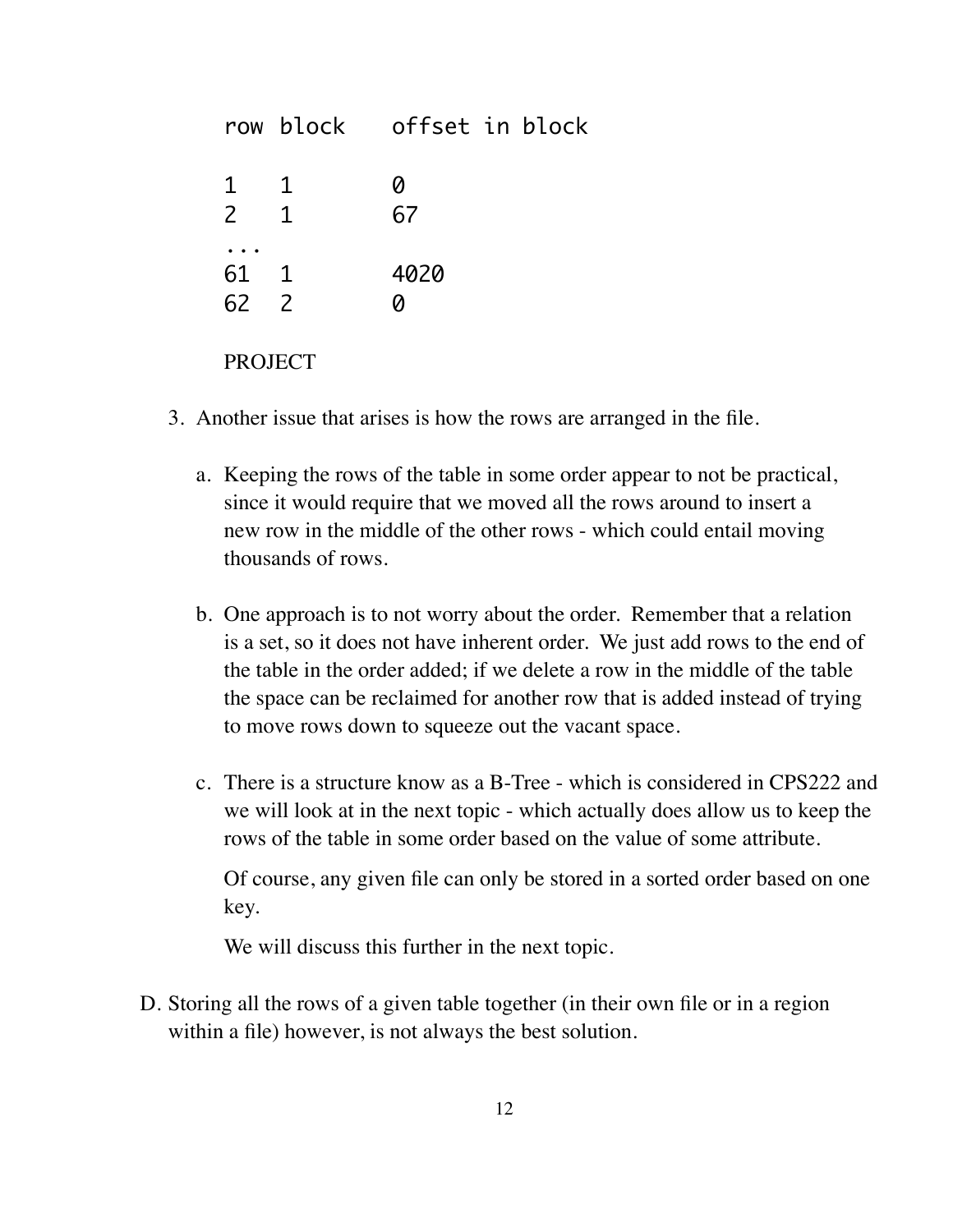1. Frequently, it is the case that related rows from two or more different tables are frequently retrieved together.

In the process of normalization, we often decompose a relation scheme into two or more relation schemes in order to achieve BCNF or 4NF. However, some retrievals will want most or all of the data that existed in the original scheme, requiring a join, so we will want to include the original scheme as a view, constructed upon demand by natural join. It is quite possible that we will find that most of the retrievals of the data are done through the view, rather than through the individual conceptual schemes, requiring computationally expensive joins for each query.

2. In that case, there is something to be gained by mixing records from two or more different relations in the same file.

Example: Consider the book table in our library example

Book(call\_number, copy\_number, barcode, title, author

with dependencies:

barcode -> call\_number, copy\_number call\_number, copy\_number -> barcode call\_number -> title call\_number ->> author

To achieve 4NF, we must decompose this into:

Book\_title(call\_number, title) Book\_author(call\_number, author) Book\_copy(call\_number, copy\_number, barcode)

### PROJECT

But now retrieving full information on a book given, say, its call\_number and copy\_number requires two joins. If each relation is stored on disk separately, this requires a minimum of three disk accesses - and probably many more (because of needing to search for the matching rows.)